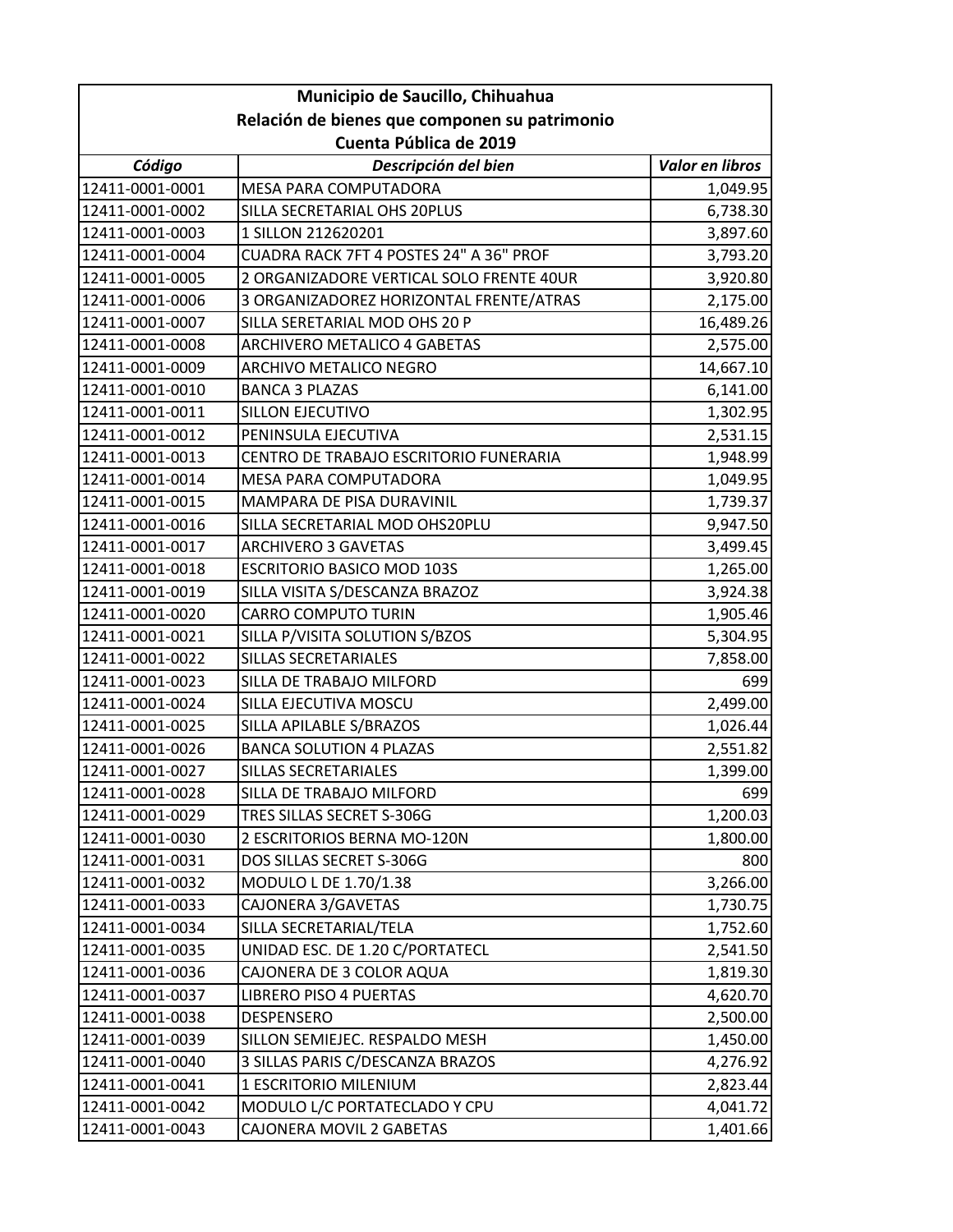| 12411-0001-0044 | SILLA SECRETARIAL C/TELA           | 895.95    |
|-----------------|------------------------------------|-----------|
| 12411-0001-0045 | SILLA FIJA SIN BRAZOS              | 478.45    |
| 12411-0001-0046 | SILLA DE TRABAJO MILFORD           | 699       |
| 12411-0001-0047 | 4 SILLAS ESTIBABLES VINIL NEGRO    | 1,156.00  |
| 12411-0001-0048 | LOVE SEAT NIPON VINIL CHOCOLATE    | 4,000.00  |
| 12411-0001-0049 | 2 ANAQUELES DE MADERA              | 1,840.00  |
| 12411-0001-0050 | UNIDAD ESCUADRA C/GRAFITO          | 2,541.50  |
| 12411-0001-0051 | ARCHIVERO MOVIL 2 GAVETAS          | 1,261.55  |
| 12411-0001-0052 | COMODA LIBRERO                     | 7,100.10  |
| 12411-0001-0053 | SILLON EJECUTIVO                   | 1,607.70  |
| 12411-0001-0054 | MODULO DELTA C/PORTATEC            | 3,211.95  |
| 12411-0001-0055 | 41523 ARCHIVERO VERTICAL 2 GAVETAS | 524.92    |
| 12411-0001-0056 | 24504 SILLON DE PIEL II NEGRO      | 899       |
| 12411-0001-0057 | 50694 ESCRITORIO L VALENTINI       | 2,498.99  |
| 12411-0001-0058 | ARCHIVO METALICO 3 GAVETAS         | 2,833.60  |
| 12411-0001-0059 | <b>ARCHIVERO 4 GAVETAS</b>         | 3,905.40  |
| 12411-0001-0060 | <b>BANCA DE 3 PLAZAS PLASTICO</b>  | 4,599.99  |
| 12411-0001-0061 | RACKS PARA SERVIDOR                | 3,793.20  |
| 12411-0001-0062 | TARJETERO ETALICO 25 TARJETAS      | 239.23    |
| 12411-0001-0063 | <b>ESCRTITORIO EJECUTIVO</b>       | 4,532.78  |
| 12411-0001-0064 | LIBRERO 1.80 X .33 X .85 MTS       | 2,345.59  |
| 12411-0001-0065 | CAJONERA .50 X.50 M C/3 GAVETAS    | 1,553.53  |
| 12411-0001-0066 | SILLON EJECUTIVO 2000              | 1,380.92  |
| 12411-0001-0067 | SILLA VISITANTE SIN BRAZOS         | 860.89    |
| 12411-0001-0068 | MODULO L C/PORTATECLADO            | 2,899.49  |
| 12411-0001-0069 | ARCHIVERO MOVIL 2 GAVETAS          | 1,005.10  |
| 12411-0001-0070 | SILLA SECRETARIAL                  | 790.99    |
| 12411-0001-0071 | SILLA VISITANTE SIN BRAZOS         | 406.41    |
| 12411-0001-0072 | BANCA 2/PLAZAS C/MESA CENTRO       | 1,584.13  |
| 12411-0001-0073 | <b>ESCRITORIO DELTA</b>            | 8,138.71  |
| 12411-0001-0074 | SILLA SECRETARIAL/TELA/PISTON      | 2,102.86  |
| 12411-0001-0075 | SILLA VISITA ESTIRABLE             | 2,346.00  |
| 12411-0001-0076 | <b>ARCHIVERO MOVIL</b>             | 5,239.61  |
| 12411-0001-0077 | <b>ARCHIVERO VERTICAL</b>          | 3,975.75  |
| 12411-0001-0078 | SILLA CAJERO                       | 983.52    |
| 12411-0001-0079 | <b>BANCA 5 PLAZAS</b>              | 2,125.86  |
| 12411-0001-0080 | <b>ISLA DE TRABAJO</b>             | 3,942.86  |
| 12411-0001-0081 | SILLON EJECUTIVO RESPALDO          | 1,338.38  |
| 12411-0001-0082 | SILLA DE VISTA ESTIABLE            | 1,173.00  |
| 12411-0001-0083 | <b>ESCRITORIO DELTA</b>            | 8,138.71  |
| 12411-0001-0084 | SILLA SECRETARIAL /TELA/PISTON     | 2,102.86  |
| 12411-0001-0085 | SILLA VISITA                       | 2,346.00  |
| 12411-0001-0086 | ARCHIVERO MOVIL                    | 5,239.61  |
| 12411-0001-0087 | <b>ARCHIVERO VERTICAL</b>          | 3,975.72  |
| 12411-0001-0088 | <b>BANCA 5 PLAZAS</b>              | 2,125.86  |
| 12411-0001-0089 | MOD.C/LIB. S/CRED                  | 39,279.92 |
| 12411-0001-0090 | <b>ISLA DE TRABAJO</b>             | 3,942.86  |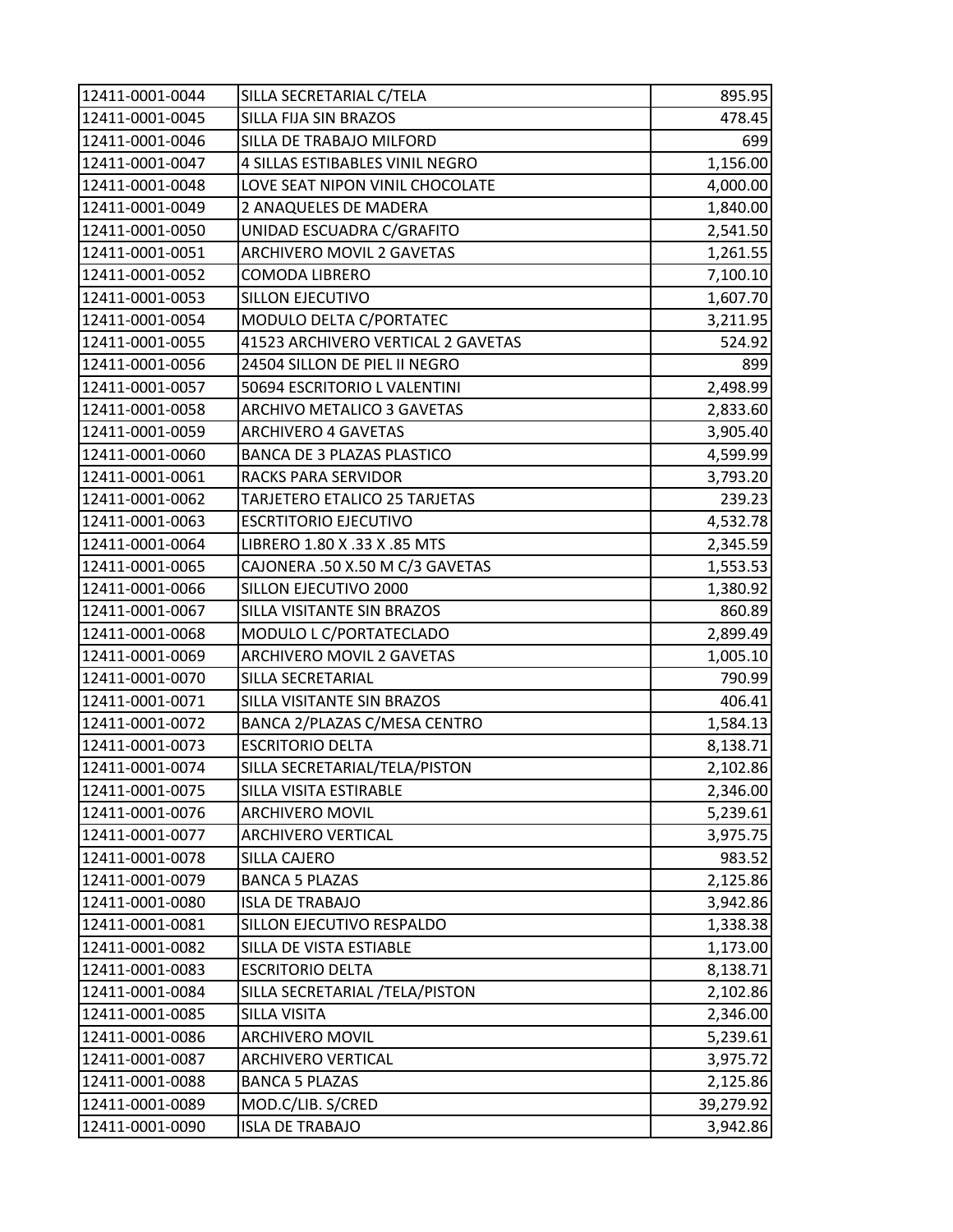| 12411-0001-0091                    | SILLON PRESIDENCIAL RESPALDO ALTO IVORY      | 5,307.00                |
|------------------------------------|----------------------------------------------|-------------------------|
| 12411-0001-0092                    | SILLON EJECUTIVO                             | 1,338.38                |
| 12411-0001-0093                    | 2 SILLON PRESIDENCIAL VIDITA IVORY           | 8,542.24                |
| 12411-0001-0094                    | SOFA DE 3 PLAZAS PIEL COLOR BEIGE            | 10,421.55               |
| 12411-0001-0095                    | SILLA PARA VISITA                            | 1,173.00                |
| 12411-0001-0096                    | SOFA 2 PLAZAS PIEL COLO BEIGE                | 8,843.84                |
| 12411-0001-0097                    | <b>BANCA 3 PLAZAS PROPILENO</b>              | 1,180.66                |
| 12411-0001-0098                    | MOD ESCRIT. RECT C/PATA Y PANT. MET CAOB     | 12,899.20               |
| 12411-0001-0099                    | MUEBLE CON CUBIERTA DE MARMOL                | 44,660.00               |
| 12411-0001-0100                    | LIBRERO DE PISO C/NOGAL                      | 10,082.72               |
| 12411-0001-0101                    | SILLON EJEC. RESP. ALTO PIEL NEGRO           | 4,524.00                |
| 12411-0001-0102                    | MESA DE JUNTAS CON BASES SEMICURVAS          | 21,490.16               |
| 12411-0001-0103                    | 29 SILLONES EJECUTIVOS PIEL NEGRO RESP A     | 60,484.72               |
| 12411-0001-0104                    | <b>14 MODULOS ERGON</b>                      | 61,387.20               |
| 12411-0001-0105                    | 30 SILLAS DE VISITA MOD GENOVA TAPIZ TEL     | 13,537.20               |
| 12411-0001-0106                    | CONJ SEMIEJECUTIVO                           | 8,195.00                |
| 12411-0001-0107                    | 6 BANCAS ITALIANAS 3 PLAZAS ESTRUC NEGRA     | 15,364.21               |
| 12411-0001-0108                    | ARCHIVO METALICO 4 GABETAS                   | 3,855.95                |
| 12411-0001-0109                    | SILLA SECRETARIAL MOD OHSPLUS                | 3,162.50                |
| 12411-0001-0110                    | TRES ESCRITORIOS BERNA M-120N                | 3,000.00                |
| 12411-0001-0111                    | SILLA DE TRABAJO MILFORD                     | 699                     |
| 12411-0001-0112                    | SILLA SECRETARIAL FUNERARIA                  | 1,299.00                |
| 12411-0001-0113                    | ESCRITORIO L VALENTINI CHOCOLATE             | 4,199.00                |
| 12411-0001-0114                    | SILLA APILABLE COSTA RICA                    | 1,017.00                |
|                                    |                                              |                         |
| 12411-0002                         | ACTIVOS DE ADMINISTRACIONES ANTERIORES 04-07 | 15,158,835.60           |
| 12411-0002-0001                    | ACTIVOS ADM. ANT. 04-07                      | 3,000.00                |
| 12411-0002-0002                    | ACTIVOS ADM. ANT. 04-07                      | 947,475.00              |
| 12411-0002-0003                    | ACTIVOS ADM. ANT. 04-07                      | 26,500.00               |
| 12411-0002-0004                    | ACTIVOS ADM. ANT. 04-07                      |                         |
| 12411-0002-0005                    | ACTIVOS ADM. ANT. 04-07                      | 500                     |
| 12411-0002-0006                    | <b>ACTIVOS ADMON ANT 04-07</b>               | 134,580.00              |
| 12411-0002-0007                    | ACTIVOS ADM. ANT 04-07                       | 69,550.00               |
| 12411-0002-0008                    | <b>ACTIVOS ADMON ANTE</b>                    | 43,890.00               |
| 12411-0002-0009                    | ACTIVOS ADMON ANT. 04-07                     | 27,150.00               |
| 12411-0002-0010                    | ACTIVOS ADMON ANT 04-07                      | 114,050.00              |
| 12411-0002-0011                    | ACTIVOS ADMON ANT 04-07                      | 4,650.00                |
| 12411-0002-0012                    | ACTIVOS ADMON ANT. 04-07                     | 98,980.00               |
| 12411-0002-0013                    | ACTIVOS ADM. ANT. 04-07                      | 48,600.00               |
| 12411-0002-0014                    | ACTIVOS ADMON. ANT. 04-07                    | 18,020.00               |
| 12411-0002-0015                    | ACTIVOS ADM. ANT. 04-07                      | 19,340.00               |
| 12411-0002-0016                    | ACTIVOS ADM. ANT. 04-07                      | 1,420.00                |
| 12411-0002-0017                    | ACTIVOS ADM. ANT 04-07                       | 39,250.00               |
| 12411-0002-0018                    | ACTIVOS ADM. ANT. 04-07                      | 403,500.00<br>10,600.00 |
| 12411-0002-0019                    | ACTIVOS ADM. ANT. 04-07                      | 56,589.00               |
| 12411-0002-0020                    | ACTIVOS ADM,. ANT. 04-07                     | 61,140.00               |
| 12411-0002-0021<br>12411-0002-0022 | ACTIVOS ADM. ANT.<br>ACTIVOS ADM. ANT. 04-07 | 45,580.00<br>2,000.00   |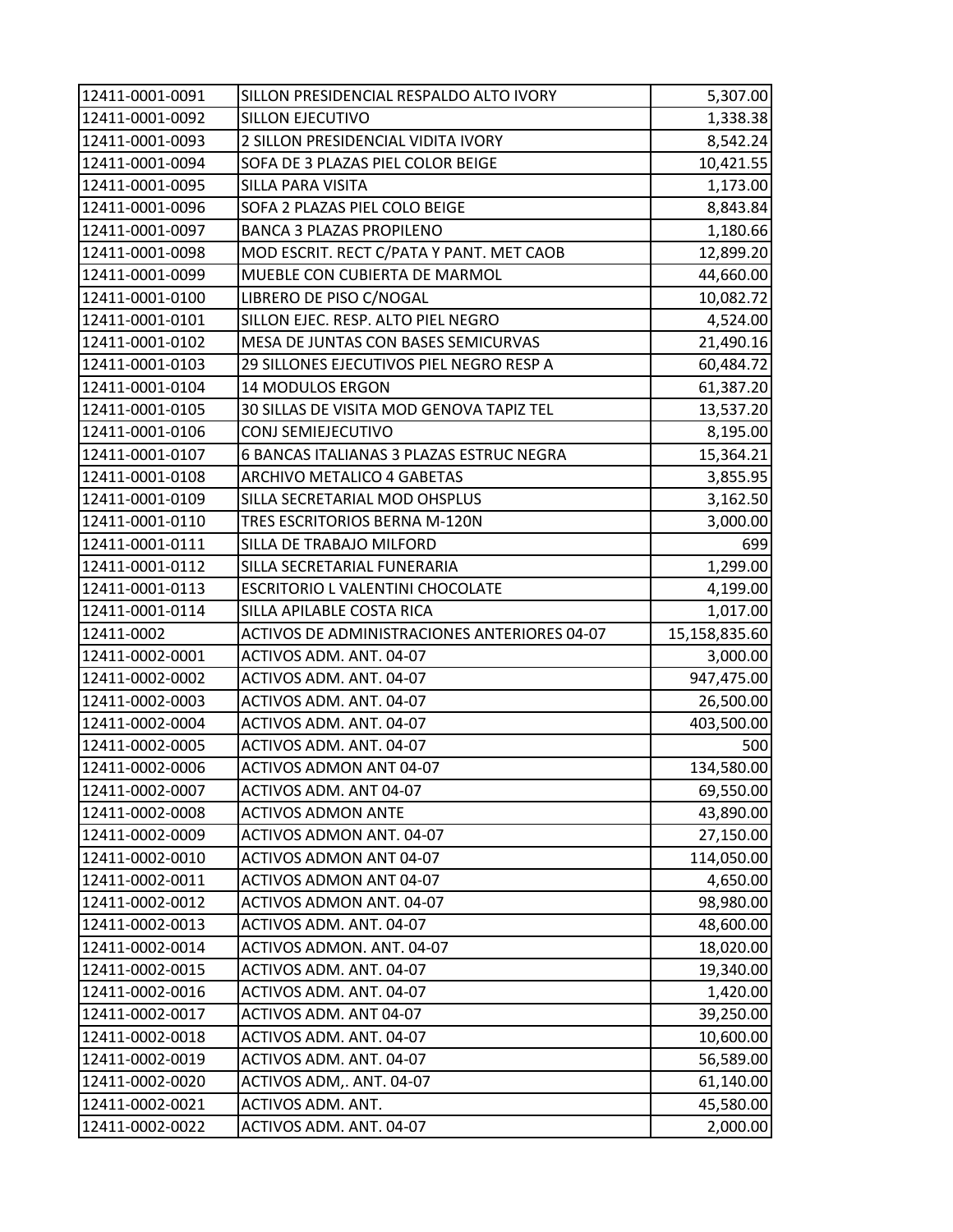| 12411-0002-0023 | ACTIVOS ADM. ANT. 04-07                  | 2,100,010.00 |
|-----------------|------------------------------------------|--------------|
| 12411-0002-0024 | ACTIVOS ADM ANT. 04-07                   | 13,800.00    |
| 12411-0002-0025 | ACTIVOS ADM. ANT. 04-07                  | 2,700.00     |
| 12411-0002-0026 | ACTIVOS ADM. ANT. 04-07                  | 430,000.00   |
| 12411-0002-0027 | ACTIVOS ADM. ANT. 04-07                  | 220,000.00   |
| 12411-0002-0028 | ACTIVOS ADM. ANT. 04-07                  | 212,000.00   |
| 12411-0002-0029 | ACTIVOS ADM. ANT. 04-07                  | 40,000.00    |
| 12411-0002-0030 | <b>ACTIVOS ADMON ANT 04-07</b>           | 416,576.30   |
| 12411-0002-0031 | ACTIVOS ADMON ANT 04-07                  | 9,547,385.30 |
| 12412-0001-0001 | <b>ESTUFA ACROSS 20"</b>                 | 1,762.99     |
| 12412-0001-0002 | TANQUE ESTACIONARIO                      | 2,500.00     |
| 12412-0001-0003 | TINA SAUNA ACERO INOXIDABLE              | 2,183.00     |
| 12412-0001-0004 | <b>TANQUES DE GAS</b>                    | 1,554.00     |
| 12412-0001-0005 | MESA METALICA CERO INOX 1.5 X            | 1,725.00     |
| 12412-0001-0006 | RIÑONERA 1.2X1.2X1 MT ACERO INO          | 19,000.00    |
| 12413-0001-0001 | COMPUTADORA LENOVO C260                  | 6,509.92     |
| 12413-0001-0002 | COMPUTADORA PENTIUM IV                   | 8,372.00     |
| 12413-0001-0003 | IMPRESORA HP-3920                        | 628          |
| 12413-0001-0004 | EQUIPO PARA COMPUTO C NOGAL              | 2,459.85     |
| 12413-0001-0005 | MOTITOR LCD SAMSUNG B1930N 18.5 NEGRO    | 1,740.00     |
| 12413-0001-0006 | TECLADO CHOICE MULTIMEDIA PC-200178      | 104.4        |
| 12413-0001-0007 | IMPRESORA HP LASERJET P1102W             | 1,367.00     |
| 12413-0001-0008 | COMPUTADORA LENOVO C260                  | 6,509.92     |
| 12413-0001-0009 | COMPUTADORA COMPAQ CQ1-1305              | 5,999.00     |
| 12413-0001-0010 | 1 SERVIDOR HPML150T02                    | 37,470.00    |
| 12413-0001-0011 | IMPRESORA HP LASER JET 1300N             | 7,443.95     |
| 12413-0001-0012 | <b>TECLADO PERFECT CHOICE</b>            | 237.13       |
| 12413-0001-0013 | MONITOR LCD GEM 17"                      | 3,607.55     |
| 12413-0001-0014 | MOUSE OPTICO PERFECT                     | 130.02       |
| 12413-0001-0015 | IMPRESORA EPSON FX-890 10"               | 4,945.00     |
| 12413-0001-0016 | COMPUTADORA PENTIUM IV                   | 8,100.00     |
| 12413-0001-0017 | <b>IMPRESDORA EPSON FX-890</b>           | 4,743.75     |
| 12413-0001-0018 | <b>IMPRESORA EPSON FX-890</b>            | 4,887.50     |
| 12413-0001-0019 | IMPRESORA EPSON FX-890 10"               | 4,945.00     |
| 12413-0001-0020 | <b>IMPRESORA EPSON FX-890</b>            | 4,715.00     |
| 12413-0001-0021 | <b>IMPRESORA EPSON FX-890</b>            | 7,029.95     |
| 12413-0001-0022 | IMPRESORA HP LASERT JET P1102            | 1,799.00     |
| 12413-0001-0023 | ACTIVOS ADM. ANT 04-07                   | 19,750.00    |
| 12413-0001-0024 | COMPAQ PRESARIO SR1720LA NEGRA/GRIS      | 2,000.00     |
| 12413-0001-0025 | HP PAXILON 1101N BLANCA                  | 2,000.00     |
| 12413-0001-0026 | IMPRESORA EPSON FX-890 10" 9 AGUJAS 564C | 5,860.00     |
| 12413-0001-0027 | IMPRESORA EPSON FX-890 10"9 AGUJAS 564C  | 5,860.00     |
| 12413-0001-0028 | COMPUTADORA 770                          | 7,233.01     |
| 12413-0001-0029 | IMP HP LASERJET P1102W INALAM CE658A     | 1,370.00     |
| 12413-0001-0030 | COMP. PENT. IV CON IMPHPDSJET84          | 15,962.00    |
| 12413-0001-0031 | IMP. 845                                 | 8,050.00     |
| 12413-0001-0032 | LAP TOP HP PAVILION                      | 18,366.65    |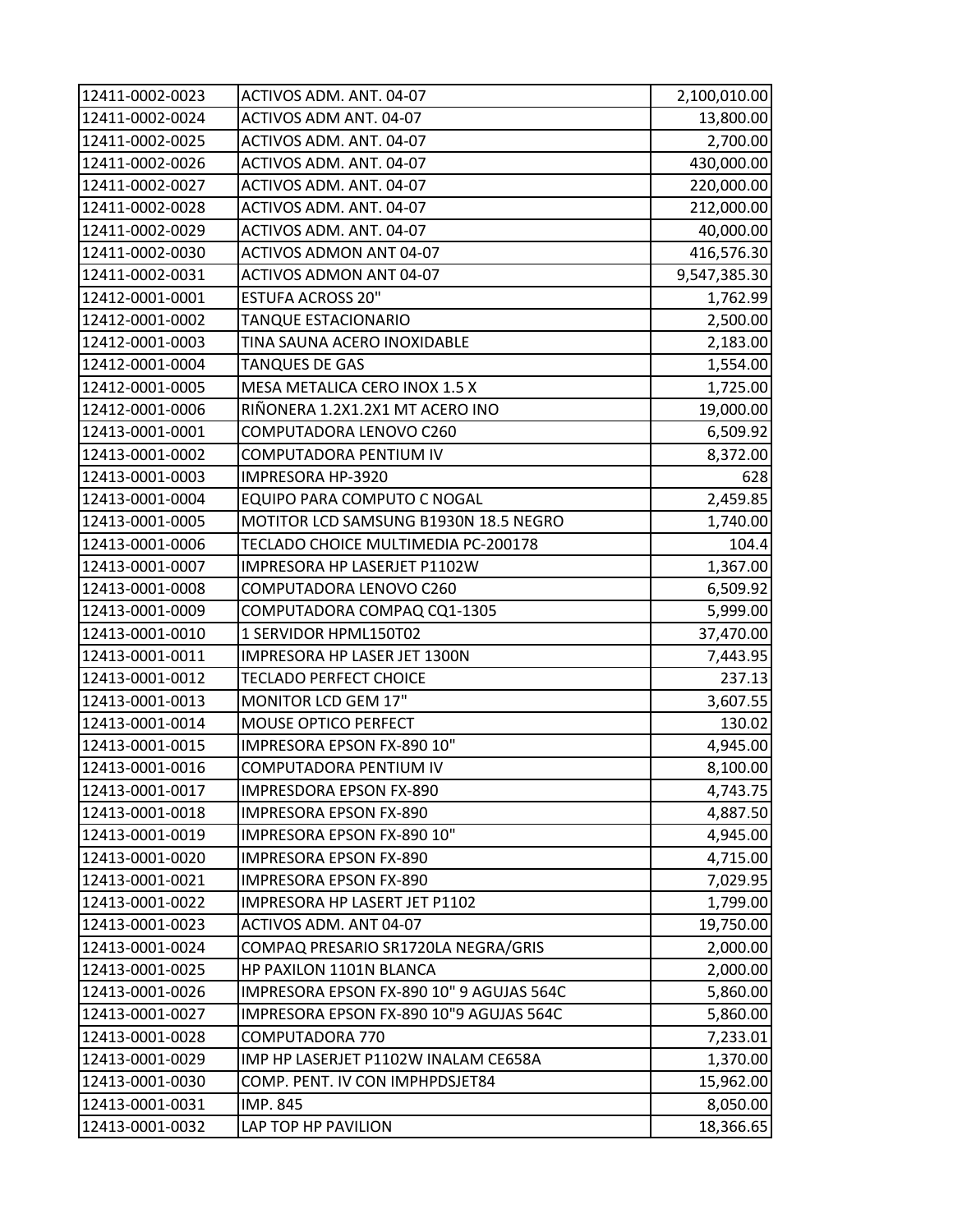| 12413-0001-0033 | DOS EQUIPOS HP                           | 32,200.00 |
|-----------------|------------------------------------------|-----------|
| 12413-0001-0034 | DOS AGENDAS PALM-ZIRE 72 SILVE           | 7,558.00  |
| 12413-0001-0035 | 1 AGENDA HP IPAQ RX3115                  | 5,309.00  |
| 12413-0001-0036 | IMPRESORA HP LASERJET 1020               | 2,198.80  |
| 12413-0001-0037 | COMPUTADORA COMPAQ SR5420LA              | 15,870.00 |
| 12413-0001-0038 | LAPTOP DELL INSPIRON 15                  | 27,565.50 |
| 12413-0001-0039 | IMPRESORA HP LASERT JET P1102            | 1,299.00  |
| 12413-0001-0040 | COMPUTADORA PENTIUM IV 2.5 GHZ           | 6,550.00  |
| 12413-0001-0041 | UPS TIEMPO RESPALDO 15 MINS              | 2,185.00  |
| 12413-0001-0042 | MULTIFUNCIONAL SAMSUMG SCX-4623F         | 2,700.00  |
| 12413-0001-0043 | COMPUTADORA SAMSUNG                      | 5,223.90  |
| 12413-0001-0044 | COMPUTADORA GALEWAY NEGRA                | 8,370.00  |
| 12413-0001-0045 | IMP. LASER DCP-7040 MULTIFU # FON243789  | 4,950.88  |
| 12413-0001-0046 | COMPUTADORA COMPAQ PRESAIRO              | 9,660.00  |
| 12413-0001-0047 | COMPUTADORA PENTIUM GANADERIA            | 8,452.50  |
| 12413-0001-0048 | SERVIDOR PERMICRO                        | 27,397.03 |
| 12413-0001-0049 | EQ COMPUTO                               | 6,670.98  |
| 12413-0001-0050 | COMP P3 C/IMP IBM C/HDD 30GB             | 8,050.00  |
| 12413-0001-0051 | COMP. P4 1.2 GHZ PRINTAFORM              | 8,625.00  |
| 12413-0001-0052 | <b>AGENDA ELECTRONICA</b>                | 3,779.10  |
| 12413-0001-0053 | EQ COMPUTO MONITOR 3.06 MHZ              | 12,535.00 |
| 12413-0001-0054 | EQ COMPUTO MONITOR 3.06 MHZ              | 12,535.00 |
| 12413-0001-0055 | EQ COMPUTO MONITOR 3.06 HGZ              | 12,535.00 |
| 12413-0001-0056 | COMP ACER 3600 E-4500                    | 14,892.50 |
| 12413-0001-0057 | EQ COMPUTO MONITOR 3.06 GHZ              | 12,535.00 |
| 12413-0001-0058 | EQUPO DE COMPUTO MONITOR 3.06 GHZ        | 12,535.00 |
| 12413-0001-0059 | IMPRESORA LASER JET HP                   | 2,852.00  |
| 12413-0001-0060 | <b>COMPAQ DESKPRO</b>                    | 37,758.95 |
| 12413-0001-0061 | <b>IMPRESORA EPSON</b>                   | 4,542.56  |
| 12413-0001-0062 | EQ COMPUTO/MONITOE/3.06 GHZ              | 12,535.00 |
| 12413-0001-0063 | MULTIFUNCIONAL HP 3050                   | 4,616.80  |
| 12413-0001-0064 | DISCO DURO IOMEGA PRESTIGE 1TB EXT. NGO  | 1,565.00  |
| 12413-0001-0065 | COMPUTADORA 770 PSCM CORE I3 3220        | 7,303.36  |
| 12413-0001-0066 | IMPRESORA HP LASERJET CP1025NW COLOR     | 6,044.35  |
| 12413-0001-0067 | IMPRESORA HP LASERT JET 1020             | 2,093.00  |
| 12413-0001-0068 | IMPRESORA HP LASERT JET 1010             | 2,703.00  |
| 12413-0001-0069 | COMPUTADORA PENTIUM IV 2.4 GHZ           | 6,550.00  |
| 12413-0001-0070 | MONITOR SOLECTRON 15" NEGRO              | 1,840.00  |
| 12413-0001-0071 | IMPRESORA EPSON FX-890 10"               | 4,945.00  |
| 12413-0001-0072 | MONITOR LG 17" WIDESCREEN                | 1,849.00  |
| 12413-0001-0073 | HP LAP 4SKIN 6/640                       | 4,790.00  |
| 12413-0001-0074 | IMPRESORA TICKET ZEBRA GC420T GC420-10S1 | 5,969.36  |
| 12413-0001-0075 | SERVIDOR HP DL360 GG SERIE MXQ10800CH    | 36,199.01 |
| 12413-0001-0076 | COMPUTADORA PENTIUM IV 2.5 GHZ           | 6,550.00  |
| 12413-0001-0077 | IMPRESORA HP 1020                        | 2,415.00  |
| 12413-0001-0078 | <b>EQUIPO DE COMPUTO 5220</b>            | 13,685.00 |
| 12413-0001-0079 | COMPUTADORA COMPAQ SR5420LA              | 31,740.00 |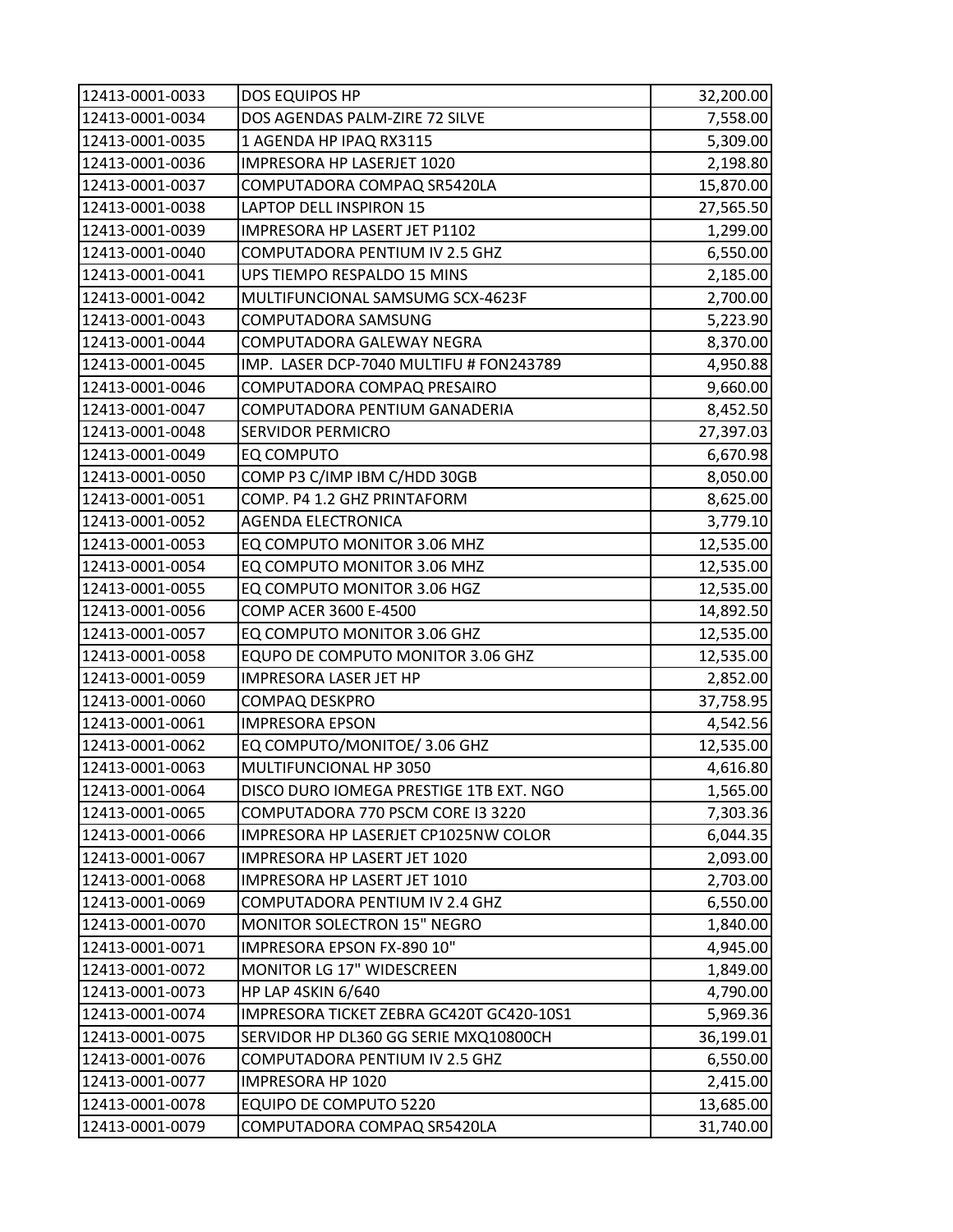| 12413-0001-0080 | UPS TIEMPOS RESPALDOS 15 MINS         | 4,370.00  |
|-----------------|---------------------------------------|-----------|
| 12413-0001-0081 | EQUIPO DE COMPUTO 5220                | 13,685.00 |
| 12413-0001-0082 | IMPRESORA HP LASERT JET P2015         | 5,635.00  |
| 12413-0001-0083 | MULTIFUNCIONAL HP 30550               | 6,785.00  |
| 12413-0001-0084 | COMPUTADORA COMPAQ SR5420LA           | 33,925.00 |
| 12413-0001-0085 | UPS TIEMPO RESPALDO 15 MINS           | 2,185.00  |
| 12413-0001-0086 | MULFIFUNCIONAL HP 3050                | 8,184.02  |
| 12413-0001-0087 | EQUIPO DE COMPUTO HP CR5417           | 14,720.00 |
| 12413-0001-0088 | PC PORTATIL COMPAQ MINI CQ10-60ILA    | 3,740.02  |
| 12413-0001-0089 | COMPUTADORA PENTIUM                   | 5,750.00  |
| 12413-0001-0090 | COMPUTADORA PENTIUM IV 2.5 GHZ        | 6,550.00  |
| 12413-0001-0091 | IMPRESORA LASER HP 1320               | 5,450.00  |
| 12413-0001-0092 | IMPRESORA LASER HP 1320               | 5,450.00  |
| 12413-0001-0093 | <b>EQUIPO DE COMPUTO 5220</b>         | 13,685.00 |
| 12413-0001-0094 | IMP. MULTIFUNCIONAL HP -3050          | 3,333.85  |
| 12413-0001-0095 | IMPRESORA SAMSUNG ML2510              | 2,955.45  |
| 12413-0001-0096 | APERTURA SECRETARIA                   | 4,600.00  |
| 12413-0001-0097 | <b>OTROS BIENES CAPITALIZABLES</b>    | 2,986.00  |
| 12413-0001-0098 | IMPRESORA EPSON FX-890 10"            | 4,558.60  |
| 12413-0001-0099 | MULTIFUNCIONAL HP 3055                | 6,785.00  |
| 12413-0001-0100 | COMPUTADORA 4GI3-PSCM C/MONITOR ACER  | 7,080.00  |
| 12413-0001-0101 | EQUIPO COPIADO/IMPRESION SAMSUNG 4072 | 10,089.68 |
| 12413-0001-0102 | PALMONE TUNGSTEN/E2 AGENDA            | 2,576.77  |
| 12413-0001-0103 | MONITOR HP 18.5" 6CM3430YKL           | 1,309.00  |
| 12413-0001-0104 | MONITOR HP 18.5" 6CM3430YNX           | 1,309.00  |
| 12413-0001-0105 | MONITOR HP 18.5" 6CM34319DY           | 1,309.00  |
| 12419-0001-0001 | HORNO DE MICROONDAS                   | 1,226.79  |
| 12419-0001-0002 | CALEF A GAS SOLMATIC EURO 92          | 1,634.00  |
| 12419-0001-0003 | 1 CALENTON                            | 4,099.75  |
| 12419-0001-0005 | <b>3CALENTONES CALOREX PORTATIL</b>   | 6,528.25  |
| 12419-0001-0006 | CALEFACTOR REMSA RD-4200 C/T          | 1,715.00  |
| 12419-0001-0007 | <b>VENTILADOR BRISA PO-16</b>         | 659       |
| 12419-0001-0008 | <b>3 CALENTONES</b>                   | 7,482.00  |
| 12419-0001-0009 | <b>CALENTON HEAT WAVE</b>             | 2,173.00  |
| 12419-0001-0010 | <b>CALENTON HEAT WAVE</b>             | 6,198.00  |
| 12419-0001-0011 | MONTURA TEXANA COMPLETA               | 4,025.00  |
| 12419-0001-0012 | MONTURA TEXANA COMPLETA               | 4,025.00  |
| 12419-0001-0013 | MONTURA TEXANA COMPETA                | 4,025.00  |
| 12419-0001-0014 | CALEF A GAS REMSA RD-4200             | 1,542.00  |
| 12419-0001-0015 | CALCULADORA P/ESCRITORIO 1444         | 1,547.00  |
| 12419-0001-0016 | CALCULADORA OLIVETTI 662              | 1,365.05  |
| 12419-0001-0017 | CAJA FUERTE DIGITAL                   | 2,299.00  |
| 12419-0001-0018 | MODULAR DE OFICINA                    | 8,495.05  |
| 12419-0001-0019 | CAJA FUERTE BR-065 65X48X48           | 9,222.00  |
| 12419-0001-0020 | <b>CALENTON C/PILDORA</b>             | 3,040.00  |
| 12419-0001-0021 | CALEF A GAS REMSA RD-4200             | 1,542.00  |
| 12419-0001-0022 | AIRE PORTATIL L-150-A MAGIC AIR       | 999.99    |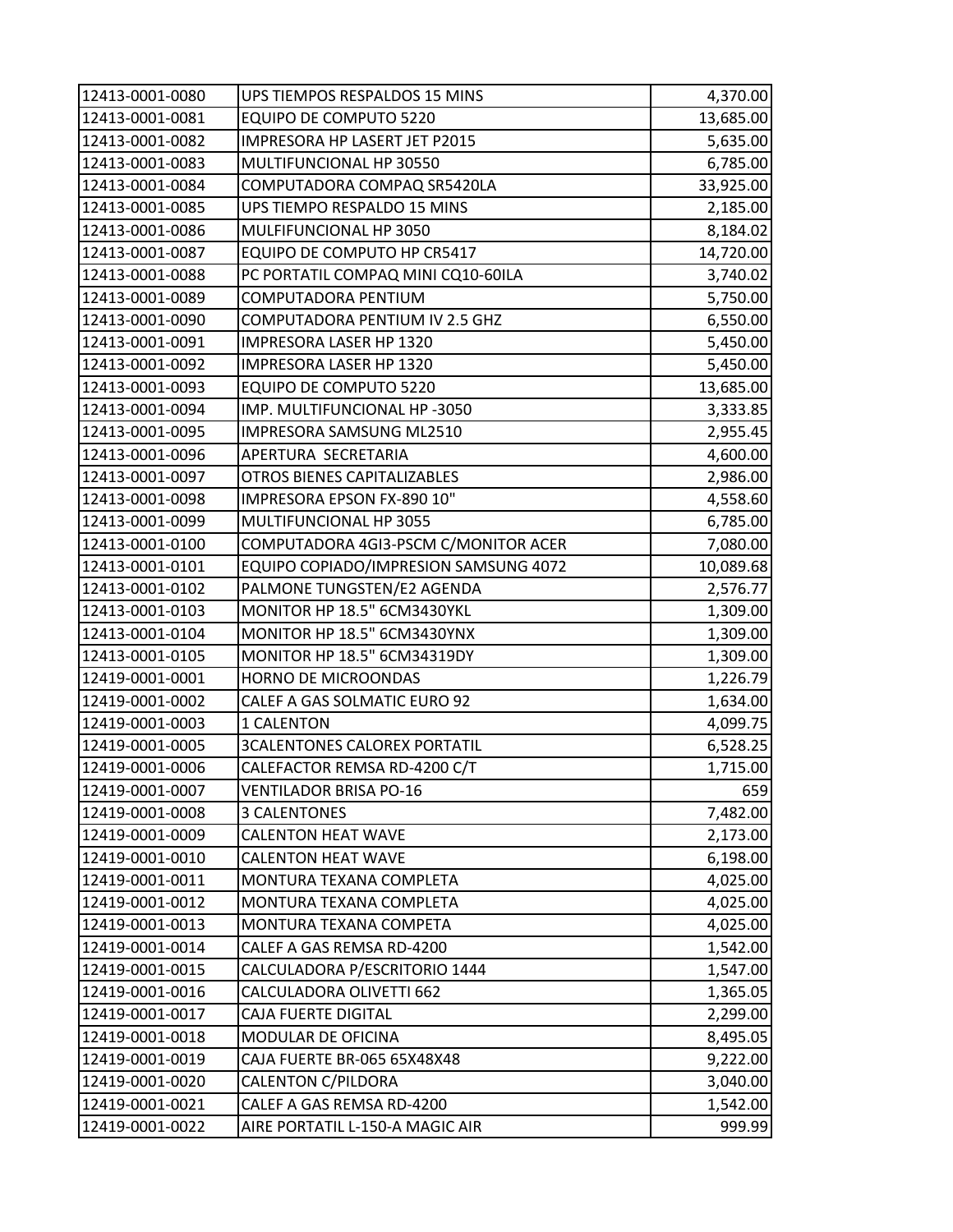| 12419-0001-0023 | MAQUINA DE ESCRIBIR PRINTAFORM        | 1,399.55   |
|-----------------|---------------------------------------|------------|
| 12419-0001-0024 | <b>REFRIGERADOR</b>                   | 5,690.00   |
| 12419-0001-0025 | <b>CALENTON Y CILINDRO</b>            | 1,414.00   |
| 12419-0001-0026 | <b>BASES DE MADERA</b>                | 2,200.00   |
| 12419-0001-0027 | MANPARA DE PISO DURAVINIL             | 2,339.37   |
| 12419-0001-0028 | VENTILADOR BRISA P0-20                | 849        |
| 12419-0001-0029 | <b>VENTILADOR DE PEDESTAL</b>         | 299        |
| 12419-0001-0030 | CALEFACION A GAS REMSA RD-4200        | 1,542.00   |
| 12419-0001-0031 | ENFRIADOR Y CALENTADOR DE AGUA        | 2,590.00   |
| 12419-0001-0032 | ENFRIADOR Y CALENTADOR DE AGUA        | 2,450.00   |
| 12419-0001-0033 | VENTILADOR DE PEDESTAL 3 EN 1         | 630        |
| 12419-0001-0034 | VENTILADOR DE ACERO MYTEC 3336        | 335        |
| 12419-0001-0035 | VENTILADOR DE PEDESTAL 3170           | 298.99     |
| 12419-0001-0036 | <b>CALEFACTOR SOLMATIC</b>            | 1,760.00   |
| 12419-0001-0037 | TANQUE DE GAS( PILDORA)               | 410        |
| 12419-0001-0038 | <b>ENFRIADOR DE AGUA C/REFRI</b>      | 1,845.00   |
| 12419-0001-0039 | PODIUM EN ACRILICO                    | 2,856.60   |
| 12419-0001-0040 | CALEFACTOR SOLMATIC                   | 1,760.00   |
| 12419-0001-0041 | PILDORITA TANQUE DE GAS               | 410        |
| 12419-0001-0042 | <b>ENRIADOR DE AGUA C/REFRI</b>       | 1,845.00   |
| 12419-0001-0043 | CALEFACTOR                            | 3,547.01   |
| 12419-0001-0044 | 2 LEEDS NEGRA                         | 3,793.20   |
| 12419-0001-0045 | 1 CALENTON                            | 2,494.25   |
| 12419-0001-0046 | <b>PODIUM</b>                         | 1,495.00   |
| 12419-0001-0047 | <b>COMUNICACION SOCIAL</b>            | 60,000.00  |
| 12419-0001-0048 | COPIADORA KONICA 4355                 | 24,150.00  |
| 12419-0001-0049 | COPIADORA E IMPRESORA                 | 17,492.80  |
| 12419-0001-0050 | AIRE PORTATIL L50-A MAGIC-AIR         | 999.99     |
| 12421-0001-0001 | <b>CANION TIPO TOP KIK 1991</b>       | 57,000.00  |
| 12421-0001-0002 | PROYECTOR EPSONM-S5                   | 17,825.00  |
| 12421-0001-0003 | <b>EQUIPO DE PERIFONEO</b>            | 3,918.00   |
| 12423           | Cámaras Fotográficas y de Video       | 58,409.95  |
| 12423-0001      | CAMARAS FOTOGRAFICAS Y DE VIDEO       | 58,409.95  |
| 12423-0001-0001 | CAMARA COOLPIX                        | 3,220.00   |
| 12423-0001-0002 | CAMARA DIGITAL SONY CYBERSHOT W710 RO | 1,245.00   |
| 12423-0001-0003 | CAMARA DIGITAL CIBER SHOT             | 4,736.00   |
| 12423-0001-0004 | CAMARA COOLPIX 4600                   | 3,220.00   |
| 12423-0001-0005 | CAMARA NIXON COOL PIX 4600            | 6,624.00   |
| 12423-0001-0006 | CAMARA DE VIDEO HD CAMCORDER          | 14,823.50  |
| 12423-0001-0007 | TRIPIE CAMARA DE VIDEO                | 1,092.50   |
| 12423-0001-0008 | MICROF CAMARA DE VIDEO M-MZM-1        | 1,127.00   |
| 12423-0001-0009 | CAMARA NIKON D5200 24 IMP NEGRA       | 9,184.42   |
| 12423-0001-0010 | CAMARA DIGITAL                        | 4,756.53   |
| 12423-0001-0011 | CAMARA DIGITAL SONY                   | 5,727.00   |
| 12423-0001-0012 | CAMARA DIGITAL STYLUS 1500 C/FL       | 1,343.20   |
| 12423-0001-0013 | CAMARA EPCOM ULTRA HR 800TVL          | 1,310.80   |
| 12429-0001-0001 | JUEGO INFANTIL "SAFARY"               | 146,337.50 |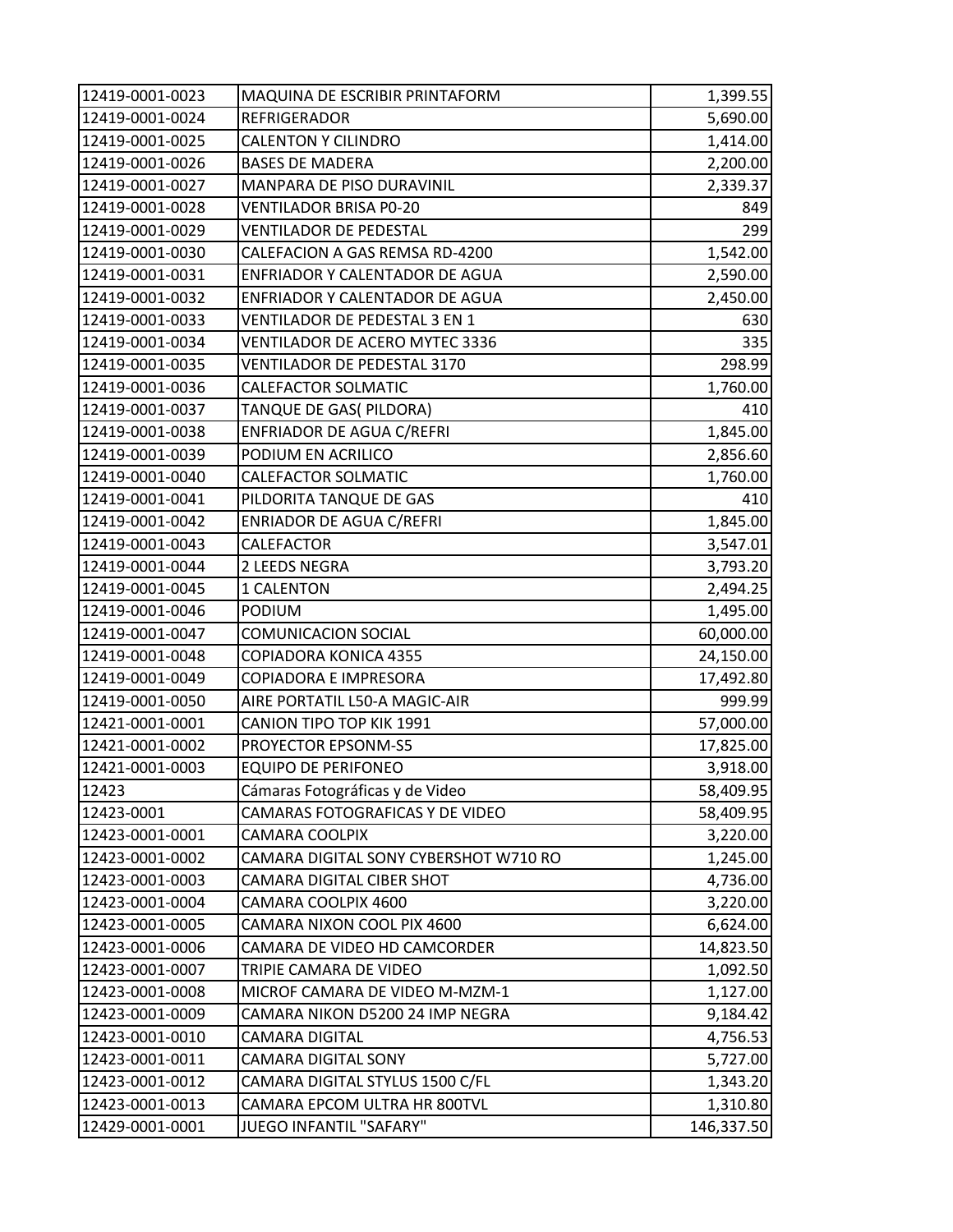| 12441-0001-0001 | CHEVROLET VAN1GBEG25K1PF312797           | 57,500.00  |
|-----------------|------------------------------------------|------------|
| 12441-0001-0002 | DODGE 93 +1B7HE16YOPS246214+             | 15,000.00  |
| 12441-0001-0003 | DODGE 89 +1B7HB26Y1KS122404              | 15,000.00  |
| 12441-0001-0004 | DODGE 96 +3B7HC13Y4TG142224              | 50,000.00  |
| 12441-0001-0005 | DODGE 96 +3B7HC13Y5TG155435              | 50,000.00  |
| 12441-0001-0006 | DODGE 96+3B7HC13Y0TG128014               | 50,000.00  |
| 12441-0001-0007 | PICK UP 3FTEF17225MA-15766               | 4,500.00   |
| 12441-0001-0008 | PICK UP 3FTEF17225MA-15752               | 69,450.00  |
| 12441-0001-0009 | PICK UP 3FTEF17245MA-15803               | 69,450.00  |
| 12441-0001-0010 | C. PASAJEROS 4KAFEACP3RA010080           | 50,000.00  |
| 12441-0001-0011 | GMC PICK-UP CAB Y MEDIA 1998             | 106,000.00 |
| 12441-0001-0012 | FORD PICK-UP 1997 CAJA LARGA             | 106,000.00 |
| 12441-0001-0013 | DONDE PICK-UP MOD 1997                   | 45,000.00  |
| 12441-0001-0014 | FORD RANGER CREW CAB MOD 2009            | 356,104.00 |
| 12441-0001-0015 | F100 RANGER CREW CAB MOD 2008            | 477,498.00 |
| 12441-0001-0016 | NISSAN TSURU 3N1EB31S8CK3202216BCO       | 118,580.00 |
| 12441-0001-0017 | NISSAN TSURU 3N1EB31SXCK320878 BCO       | 118,580.00 |
| 12441-0001-0018 | HONDA MOTOCICLETA LTMJD19A1B5222454 BCO  | 28,900.00  |
| 12441-0001-0019 | HONDA MOTOCICLETA LTMJD19A0B5222476 BCO  | 28,900.00  |
| 12441-0001-0020 | HONDA MOTOCICLETA LTMJD19A3B5222455 BCO  | 28,900.00  |
| 12441-0001-0021 | HONDA MOTOCICLETA LTMJD19A8B5222452 BCO  | 28,900.00  |
| 12441-0001-0022 | SILVERADO 2012 BCA 3GNC9CX0CG162656      | 251,700.00 |
| 12441-0001-0023 | SILVERADO 2012 BCA 3GCNC9CX4CG164054     | 251,700.00 |
| 12441-0001-0024 | SILVERADO 2012 BCA 3GCNC9CXXCG164690     | 251,700.00 |
| 12441-0001-0025 | SILVERADO 2012 BCA 3GCNC9CX7CG164906     | 251,700.00 |
| 12441-0001-0026 | SILVERADO 2012 BCA 3GCNC9CX8CG163733     | 251,700.00 |
| 12441-0001-0027 | CHEV SILVERADO 2015 3GCNC9EP3FG116384    | 295,308.00 |
| 12441-0001-0028 | CHEVROLET AVEO 2015 3G1TA5AF5FL115790    | 139,583.00 |
| 12441-0001-0029 | CHEVROLET AVEO 2015 3G1TA5AF3FL117442    | 139,583.00 |
| 12441-0001-0030 | CHEV SILVERADO 2014 3GCNC9EP3EG330869    | 294,362.00 |
| 12441-0001-0031 | PICK UP DODGE RAM 2008 SERIE 8G101081    | 115,000.00 |
| 12441-0001-0032 | PICK UP CHEVROLET 2010 3GCPCPBX8AG181421 | 140,000.00 |
| 12441-0001-0033 | PICK UP CHEVROLET 2011 3GCNC93X9BG329060 | 165,000.00 |
| 12441-0001-0034 | PICK UP CHEVROLET 2011 3GCNC9EX6BG330120 | 165,000.00 |
| 12441-0001-0035 | GMC PICK-UP MOD 1998 CAB Y 1/2           | 53,000.00  |
| 12441-0001-0036 | TSURU NISSAN GS1. MOD 2007               | 78,000.00  |
| 12441-0001-0037 | TACOMA ROJO SPORT 6 CILINDROS 2011       | 368,700.00 |
| 12441-0001-0038 | PICK UP CHEVROLET 2005 1GCEC14V95Z347709 | 100,000.00 |
| 12441-0001-0039 | CHEVROLET KODIAK-CAMION BACHEO           | 60,000.00  |
| 12441-0001-0040 | GMC PICK UP MOD 1998 CAB Y 1/2           | 53,000.00  |
| 12441-0001-0041 | CAMIONETA CLUB WAGON VAN FORD 93         | 40,600.00  |
| 12441-0001-0042 | FORD 1990 PK AZUL                        | 45,000.00  |
| 12441-0001-0043 | CAMION 3/4 2002 FORD BLANCO              | 90,000.00  |
| 12441-0001-0044 | PICK UP 3FTEF17225MA-15766               | 64,950.00  |
| 12441-0001-0045 | TSURU 1 2005 3N1EB31S75K332747           | 46,850.00  |
| 12441-0001-0046 | 1 TSURU 2005 3N1EB31S75K332490           | 46,850.00  |
| 12441-0001-0047 | TSURU 6 S-3N1EB31S226K366239             | 123,000.00 |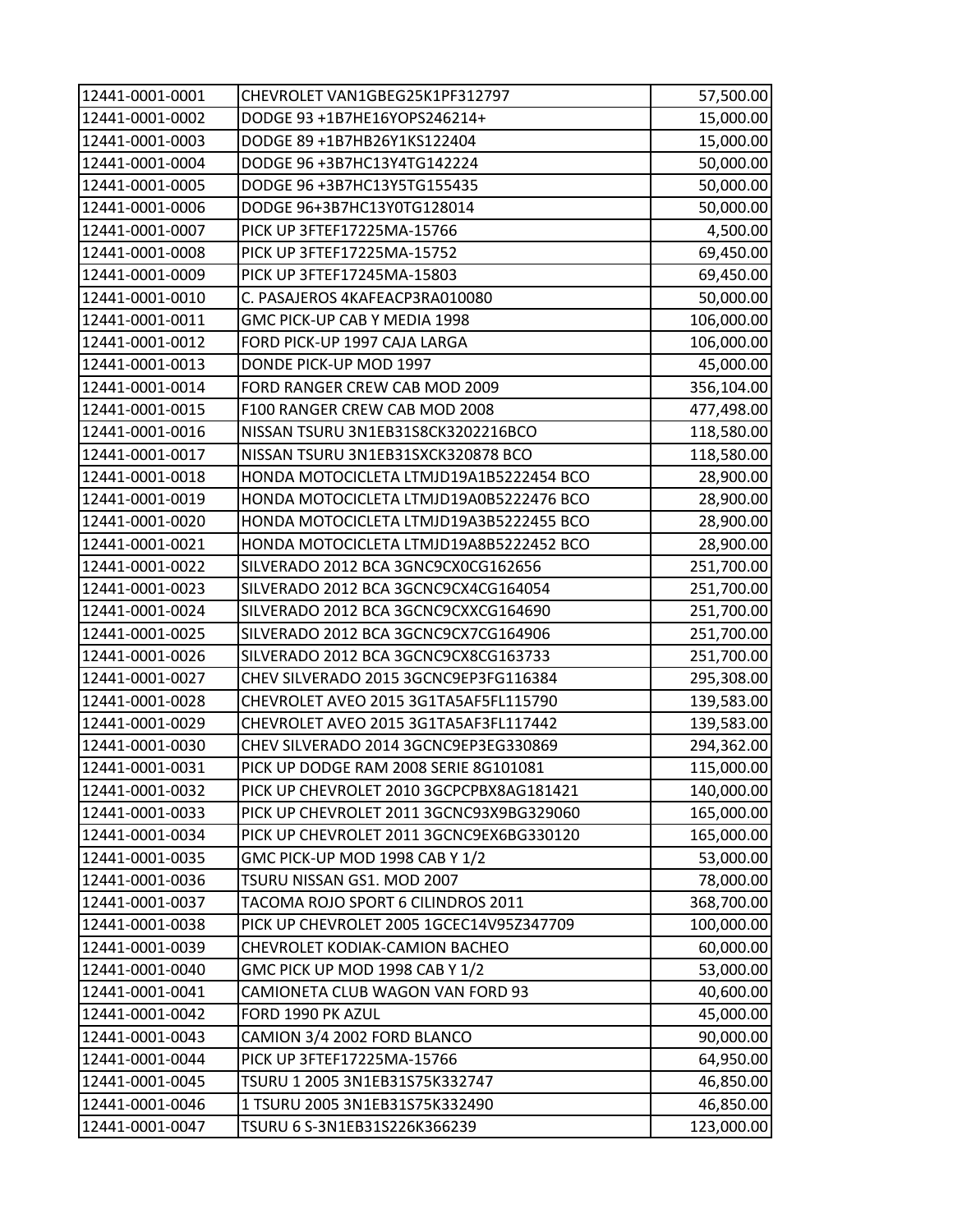| 12441-0001-0048 | VEHICULO HONDA CIVIC SEDAN 2005          | 45,463.22    |
|-----------------|------------------------------------------|--------------|
| 12441-0001-0049 | VEHICULO FORD FUSION SEDAN 2009          | 74,707.20    |
| 12441-0001-0050 | TSURU 2 06 3N1EB31S06K364618             | 123,000.00   |
| 12441-0001-0051 | PICK UP 03 3N6DD13S96K044411             | 149,200.00   |
| 12441-0001-0052 | AMBULANCIA 1995 1GBJK34N2SE22            | 45,000.00    |
| 12441-0001-0053 | <b>CAMIONES ESCOLARES</b>                | 589,900.00   |
| 12441-0001-0054 | MATIZ KL8MJ6A0SEC012563                  | 113,630.00   |
| 12441-0001-0055 | MATIZ KL8MJ6A07EC011379                  | 113,630.00   |
| 12441-0001-0056 | CARROZA S-MELM75W8NX757386               | 80,000.00    |
| 12441-0001-0057 | FORD VAN 1FBJS31G3RHA50177               | 45,000.00    |
| 12441-0001-0058 | AMBULANCIS PROTECCION CIVIL              | 36,050.00    |
| 12441-0001-0059 | BOMBERA FORD 9000 AÑO 1980               | 58,597.00    |
| 12442-0001-0001 | REMOLQUE P/MOTO ACUATICA                 | 3,450.00     |
| 12442-0001-0002 | TRAILA (CAMA BAJA)                       | 29,100.00    |
| 12442-0001-0003 | REMOLQUE TIPO PLATAFORMA USADO           | 75,600.00    |
| 12442-0001-0004 | REMOLQUE GANADERO RG5014-M30T            | 34,336.00    |
| 12449-0001-0001 | <b>BICICLETA SEGURIDAD PUBLICA</b>       | 5,175.00     |
| 12449-0001-0002 | <b>BICICLETA SEGURIDA PUBLICA</b>        | 5,175.00     |
| 12449-0001-0003 | BICICLETA ROD 26 ALUBIKE 2011 NEGRA      | 5,220.00     |
| 12449-0001-0004 | BICICLETA ROD 26 ALUBIKE SIERRA 2011 NEG | 5,220.00     |
| 12449-0001-0005 | BICICLETA ROD 26 ALUBIKE SIERRA 2011 NEG | 5,220.00     |
| 12451-0001-0001 | PIST 9MM BERETTA 92 FS P10212Z           | 8,500.00     |
| 12451-0001-0002 | PISTOLA 9MM BERETTA 92FS P10194Z         | 8,500.00     |
| 12451-0001-0003 | PISTOLA 9MM BERETTA 92FS P-10162Z        | 8,500.00     |
| 12451-0001-0004 | PISTOLA 9MM BERETTA 92FS P-10195Z        | 8,500.00     |
| 12451-0001-0005 | PISTOLA 9MM BERETTA 92FS P-10211Z        | 8,500.00     |
| 12451-0001-0006 | PISTOLA 9MM BERETTA 92FS N381387         | 7,500.00     |
| 12451-0001-0007 | PISTOLA 9MM BERETTA 92FS N381387         | 5,000.00     |
| 12451-0001-0008 | PISTOLA 9MM BERETTA 92 FS P51725Z        | 5,000.00     |
| 12451-0001-0009 | R-15 .223" COLD LGC035989                | 7,500.00     |
| 12451-0001-0010 | FUSIL H & K MOD G36KV MAT. 84-018418     | 22,500.00    |
| 12451-0001-0011 | FUSIL H & K MOD. G36KV MAT. 84-013908    | 22,500.00    |
| 12451-0001-0012 | FUSIL H & K MOD. G36KV MAT. 84-013848    | 22,500.00    |
| 12451-0001-0013 | CARABINA COLT MOD. AR6520 MAT LGC035987  | 22,500.00    |
| 12461-0001-0001 | MOTOBOMBA ROBIN 9HP 76X76                | 10,561.72    |
| 12461-0001-0002 | <b>TRACTOR MURRAY LT-38</b>              | 19,999.99    |
| 12461-0001-0003 | <b>COLECTOR P/TRACTOR LT-38</b>          | 2,799.99     |
| 12461-0001-0004 | TRACTOR D5K CATERPILLAR                  | 2,686,400.00 |
| 12463-0001-0001 | PLACA COMPACTADORA                       | 17,825.00    |
| 12463-0001-0002 | APISONADOR TVDF 72 K MOTOR 4HP           | 30,417.50    |
| 12463-0001-0003 | COMPACTADORA DE PLACA CIPSA              | 16,840.31    |
| 12463-0001-0004 | VIBROCOMPACTADOR CATERPILLAR             | 589,951.00   |
| 12463-0001-0005 | REVOLVEDORA MOD. HMZ-R001                | 17,245.72    |
| 12463-0001-0006 | MOTOCONFORMADORA KOMATSU GD555-3         | 1,852,368.40 |
| 12464-0001-0001 | 5 AIRES ACONDCIONADOS                    | 26,030.02    |
| 12464-0001-0002 | MINISPLIT G 12000 BTU 220 VOLT           | 5,199.00     |
| 12464-0001-0003 | RS ENFRIADOR MAGIC AIR                   | 5,931.36     |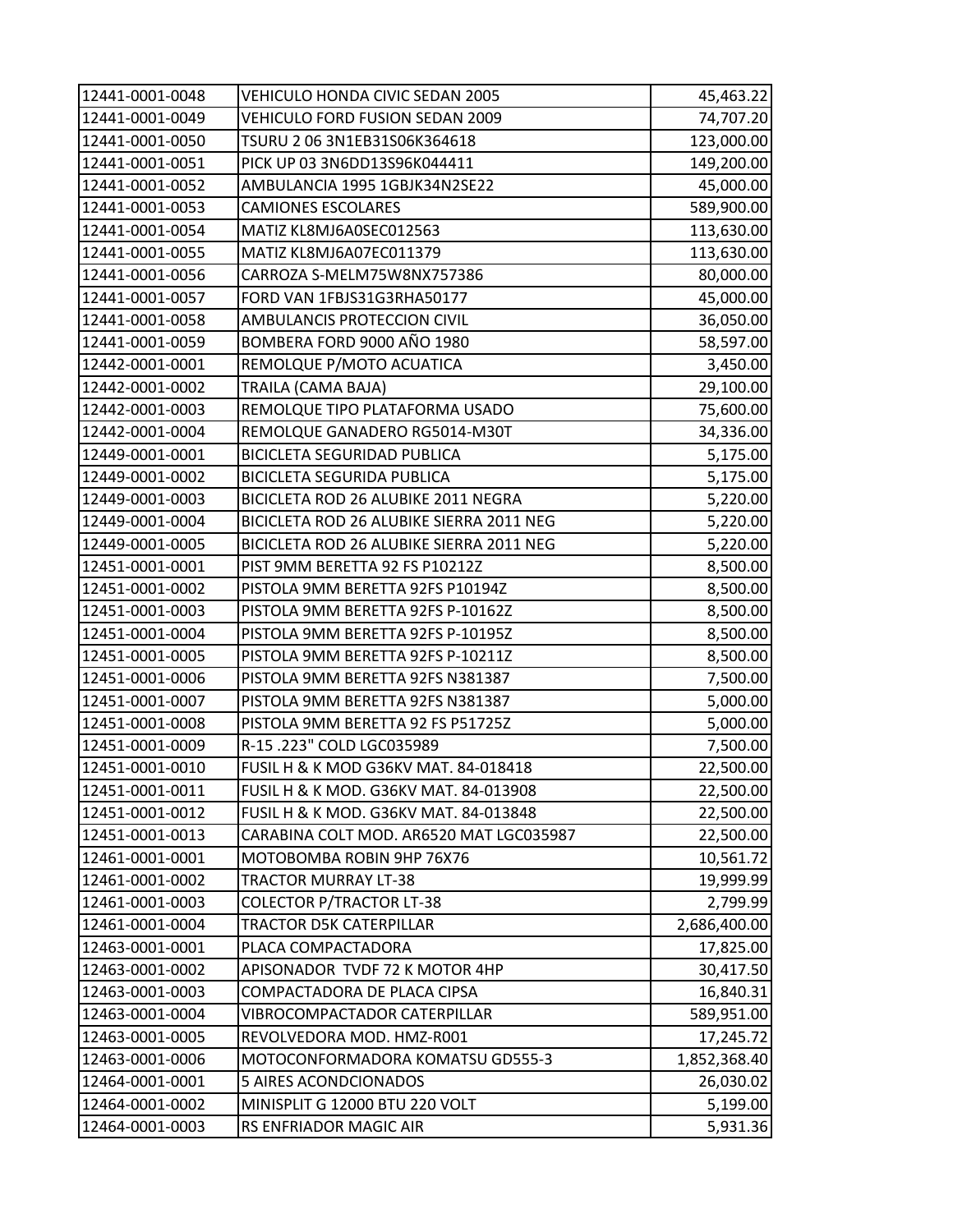| 12464-0001-0004 | APARATO DE AIRE 6800 FT MASTER      | 6,499.80   |
|-----------------|-------------------------------------|------------|
| 12464-0001-0005 | AIRE DE PEDESTAL                    | 4,000.00   |
| 12464-0001-0006 | <b>ENFRIADOR LENNOX LPS-18-2T</b>   | 3,940.00   |
| 12464-0001-0007 | MINISPLIT MIRAGE 1 TONELADA LUZ 220 | 4,590.00   |
| 12464-0001-0008 | MINISPLIT G 12000 BTU 220 VOLT      | 5,199.00   |
| 12464-0001-0009 | <b>ENFRIADOR NORDICO 3900</b>       | 5,090.00   |
| 12464-0001-0010 | MINISPLIT FRIZAR 1 TON FRIO/CALOR   | 5,489.99   |
| 12464-0001-0011 | 4 AIRES ARTIC 18000 PIES 12"        | 146,510.00 |
| 12465-0001-0001 | RADIO PORTATYIL KENWOOD             | 5,943.20   |
| 12465-0001-0002 | <b>16 TELEFONOS UNILINEA</b>        | 4,600.00   |
| 12465-0001-0003 | MULTIOCARGADOR MOTOROLA             | 9,733.60   |
| 12465-0001-0004 | TELEF MULTILINEA DIGITAL            | 20,329.06  |
| 12465-0001-0005 | 6 TK-2202 R.P KENWOOD 5W 8CH        | 17,829.60  |
| 12465-0001-0006 | FAX HP OFFICEJET 3680               | 1,600.00   |
| 12465-0001-0007 | 6 TK-7102 R.M. KENWOOD 60W 8CH      | 26,447.43  |
| 12465-0001-0008 | <b>FAX HP 1040</b>                  | 1,500.00   |
| 12465-0001-0009 | 1 ANTENA Y MONTAJE MAGNETICO        | 550.99     |
| 12465-0001-0010 | TELEF MULTILINEA PANASONIC VB9      | 1,035.00   |
| 12465-0001-0011 | 5 RADIOS KENWOOD TK2202K            | 14,858.00  |
| 12465-0001-0012 | CONMUTADOR                          | 58,088.87  |
| 12465-0001-0013 | <b>CARGADOR PARA RADIO</b>          | 437        |
| 12465-0001-0014 | FAX LASER KXFL511 CALLER ID         | 5,432.60   |
| 12465-0001-0015 | RADIO SEMINUEVO MOTOROLA            | 2,760.00   |
| 12465-0001-0016 | RADIO SEMINUEVO KENWODD             | 2,300.00   |
| 12465-0001-0017 | RADIO SEMINUEVO MOTOROLA            | 2,530.00   |
| 12465-0001-0018 | 5 RADIOS KENWOOD 136-174 MHZ        | 14,858.00  |
| 12465-0001-0019 | 1 RADIO KENWOOD 136-162 MHZ         | 4,588.50   |
| 12465-0001-0020 | RADIO KENWODD 136-162               | 4,588.50   |
| 12465-0001-0021 | RADIO KENWOOD 136-174 MHZ           | 17,905.50  |
| 12465-0001-0022 | RADIO KENWOOD 136-162               | 4,588.50   |
| 12465-0001-0023 | RADIO S. COMPACTO 136-174 MHZ       | 4,210.29   |
| 12465-0001-0024 | RADIO KENWOOD TK 2202               | 3,448.85   |
| 12465-0001-0025 | RADIO KENWOOD TK 2202               | 3,448.85   |
| 12465-0001-0026 | RADIO KENWOOD TK 2202               | 3,448.85   |
| 12465-0001-0027 | RADIO KENWOOD TK 2202               | 3,448.85   |
| 12465-0001-0028 | RADIO TK 2202 KENWOOD               | 3,047.50   |
| 12465-0001-0029 | RADIO PORTATIL TK 2202 KENWOOD      | 3,047.50   |
| 12465-0001-0030 | RADIO PORTATIL TK-2202 KENWOOD      | 3,047.50   |
| 12465-0001-0031 | RADIO PORTATIL KENWOOD 8 WTS        | 3,737.50   |
| 12465-0001-0032 | SISTEMA SKY TRASN. DE CIUDAD        | 1,499.00   |
| 12465-0001-0033 | CONSOLA MEZCLADORA DE AUDIO         | 4,830.00   |
| 12465-0001-0034 | MICROFONO INALAMBRICO MORRISON      | 2,024.00   |
| 12465-0001-0035 | MICROFONO INALAMBRICO AUTEC         | 2,024.00   |
| 12465-0001-0036 | MICROFONO ALAMBRICO SHURE           | 920        |
| 12465-0001-0037 | EQUIPO SONIDO CONCORD               | 2,000.00   |
| 12465-0001-0038 | MICROGRABADORA SONY PX-82           | 1,000.00   |
| 12465-0001-0039 | GRABADORA DAEWOO 4914 SC            | 740        |